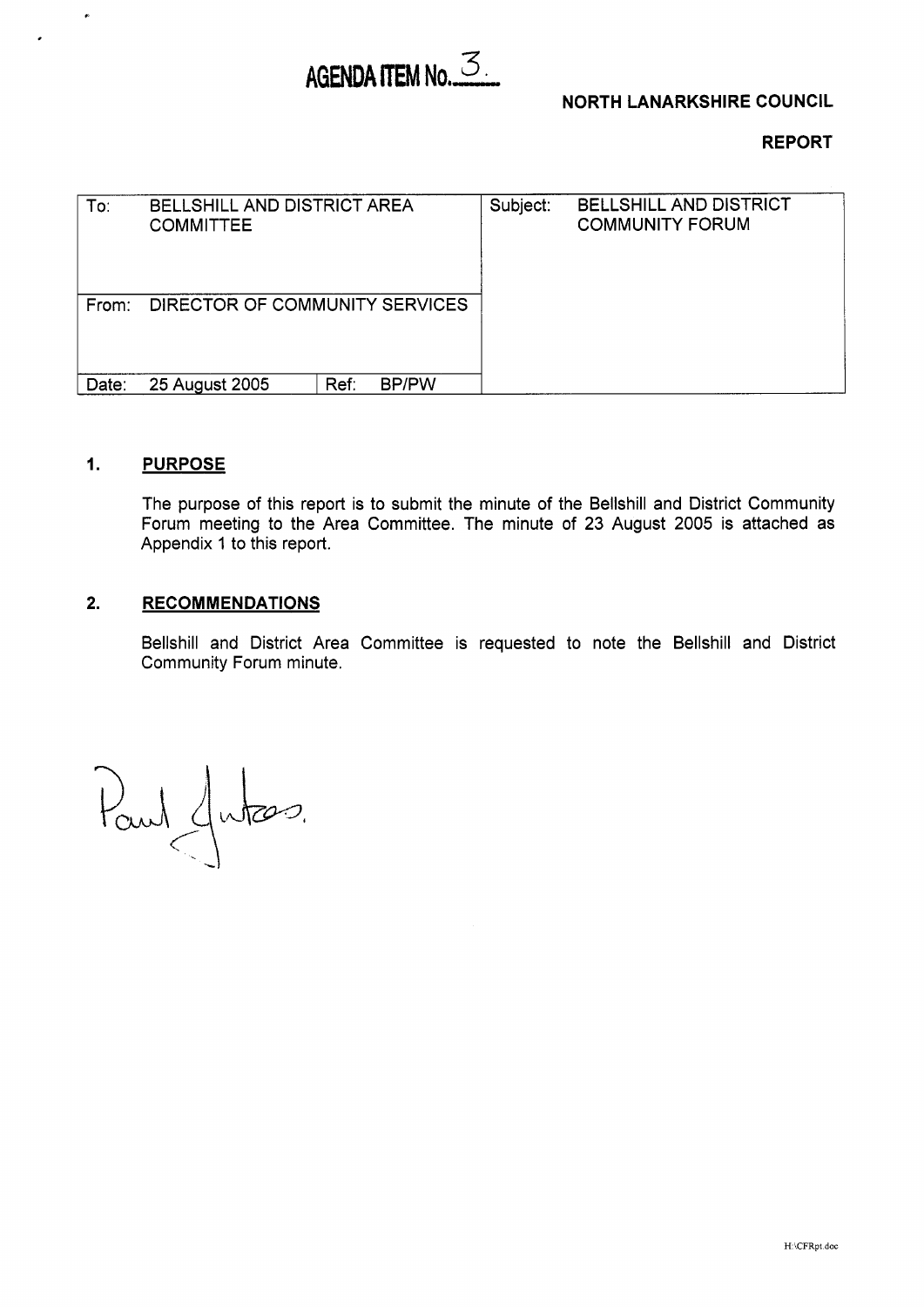### **BELLSHILL** & **DISTRICT COMMUNITY FORUM 23RD AUGUST 05** - **BELLSHILL ACADEMY**

| In Attendance: | Cllr Joe Gorman, Walter Baker, Tom Leggate, Willie Foy |               |
|----------------|--------------------------------------------------------|---------------|
| Apologies:     | Andrena Norman                                         |               |
| Distribution:  | As Above                                               |               |
| <b>ITEM</b>    | <b>MINUTE</b>                                          | <b>ACTION</b> |

#### **1. Financial Report** As attached.

Cllr Gorman suggested going to conferences/forums etc to use the money already in the account.

#### **2. Small Communities Programme**

Tom went on a site visit with Mary Hogg. Money has been spent on steps and home gardens. Cllr Gorum said that on future projects the people who stay in the area should decided want they want. The forums and community councils should come up with the ideas and not leave it to the councillors. An area in Mossend was earmarked for houses but is now being used for a clinic, which would be a great asset. This would cover the 10 wards in the area and would be equipped with modern equipment. It would also save people going to local hospitals and would deal with minor ops. There would be adequate parking and bus facilities.

#### **3. Conference**

Tom was at a conference in St Andrews, which wasn't up to his expectations but was impressed by a very good talk about how the local government in Canada is run.

#### **4. AOCB**

The Scottish Executive will make decisions on monies spent rather than the councils as at the moment Councillors have access to monies and certain areas are having more spent on them than others.

Road Traffic Management in Mossend - Cllr Gorman will try and find out how quick it's going to be done, as the work should have started last November. The money for this has been in place for a long time. Cllr Gorman will get plans before the next community council meeting on the 21<sup>st</sup> Sept.

Advertising - Cllr Gorman suggested advertising including an agenda so people have a rough idea about the issues to be discussed. Tom will see Andrena before the next meeting to advertise in the Bellsill Speaker. The group will apply to the Community Council for money for advertising.

The forum should cover  $10$  wards – check if the groups are entitled to money from Community Fund.

#### *5.*  **Date of Next Meeting** To be arranged.